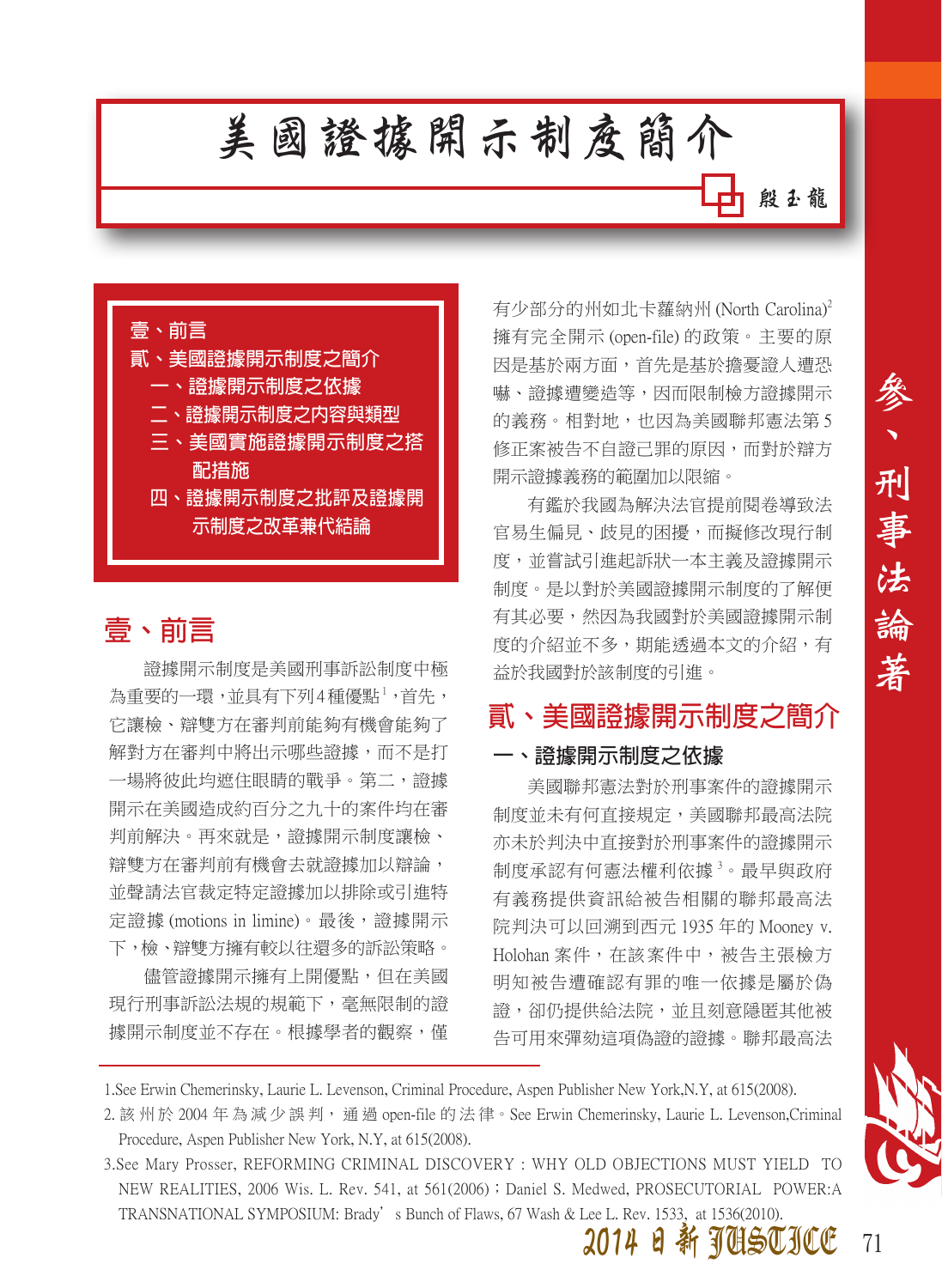院審理該案件後,雖未對政府是否應負有義 務提供對被告有利之證據予被告表示任何意 見,但卻表示檢方明知是偽證,卻仍提供該 偽證之證詞予法院或陪審團是違反憲法正當 法律程序的規定。換句話說,上開判決雖強 調檢方使用偽證之證據,侵犯被告依憲法所 享有之正當法律程序的權利,但並未明確在 該案件中賦予被告請求檢方證據開示之憲法 依據。

直到西元 1963年,美國聯邦最高法院才 在 Brady v. Maryland<sup>4</sup> 案件中表示,社會僅有 在被告享有公平審判,而不是被告順利定罪 時才會獲得勝利,如果任何被告被不公平的 對待,那麼整個司法體系將承受傷害。因此, 根據美國聯邦憲法第 14 修正案的正當法律程 序條款,檢方有責任將對於被告有利或可以 供其答辯的證據 (Exculpatory Evidence) 提供 給被告,無論該證據是關於罪責是否成立或 是刑責部分,只要該資料是對於罪責成立或 刑責是重要的(material)就須提供,用以確 保刑事訴訟是公平的,而檢方如果未提供, 無論檢方是否是善意的疏忽或是惡意,均違 反這項義務<sup>s</sup>。是以,由上述可知,美國雖 未在聯邦憲法中明文直接規定被告刑事案件 中享有證據開示之憲法權利,但聯邦最高法 院藉由 Brady 案件宣示,檢方於審判前對被 告開示證據,是屬於正當法律程序的一環。 也就是說,在美國法制下,被告請求檢方證 據開示的憲法依據是基於聯邦憲法第 14 修正 案建構的正當法律程序。

#### **二、證據開示制度之內容與類型**

#### **( 一 ) 證據開示之範圍**

所謂證據開示之範圍,顧名思義,就 是指哪些證據是有義務被開示。從 Brady 案 件建立檢方對於重要性的證據具有開示之 義務後,後續案件美國聯邦最高法院便一 直藉由界定重要性之定義,來規範檢察官 的開示證據範圍,亦即在此議題上,聯邦 最高法院提出了重要性法則作為解決標準 6 。而除了美國聯邦最高法院判決外,聯邦 法規也對於檢察官的開示義務有一些規定, 以下就分別就 Brady 法則及聯邦法規的規定 加以敘述。

**1、Brady 法則—重要性法則 (Materiality)**

(1)Brady 法則下應開示之證據

聯邦最高法院在 Brady 案件中揭示, 檢察官依據憲法第 14 修正案正當法律程 序的規定,負有向被告開示那些具有重 要性且對被告有利的證據及資訊。也就 是說,檢察官負有對被告開示那些可以 提供他們答辯或他們可以用來彈劾檢方 證人可信性的證據或資訊。

#### (2) 如何界定重要性?

#### **①重要性的定義**

在 Brady 案件中,檢方的開示義務 主要被限縮於具有重要性,且被告可以 用來辯護或可以彈劾檢方證據的有利證 據。但怎樣的證據才符合 Brady 案件中 所述的重要性法則, Brady 案件中並未 有解答。而因為重要性的證據始有開示 的必要,多數的下級法院及美國司法部 的解讀是,除非證據符合重要性法則,

<sup>4.</sup>See Brady v. Maryland, 373 U.S.83(1963)

<sup>5.</sup> See Brady v. Maryland, 373 U.S. 83, at 87(1963); Mary Prosser, REFORMING CRIMINAL DISCOVERY : WHY OLD OBJECTIONS MUST YIELD TO NEW REALITIES, 2006 Wis. L. Rev. 541, at 561(2006); Andrew Smith, Brady Obligations, Criminal Sanctions , and Solutions in a New Era of Scrutiny, 61 Vand. L. Rev. 1935, at 1938(2008);Daniel S. Medwed, PROSECUTORIAL POWER:A TRANSNATIONAL SYMPOSIUM: Brady's Bunch of Flaws, 67 Wash & Lee L. Rev.1533, at 1536-1537(2010).

<sup>6.</sup>See Andrew Smith, Brady Obligations, Criminal Sanctions, and Solutions in a New Era of Scrutiny,61 Vand. L., Rev.1935, at 1940(2008).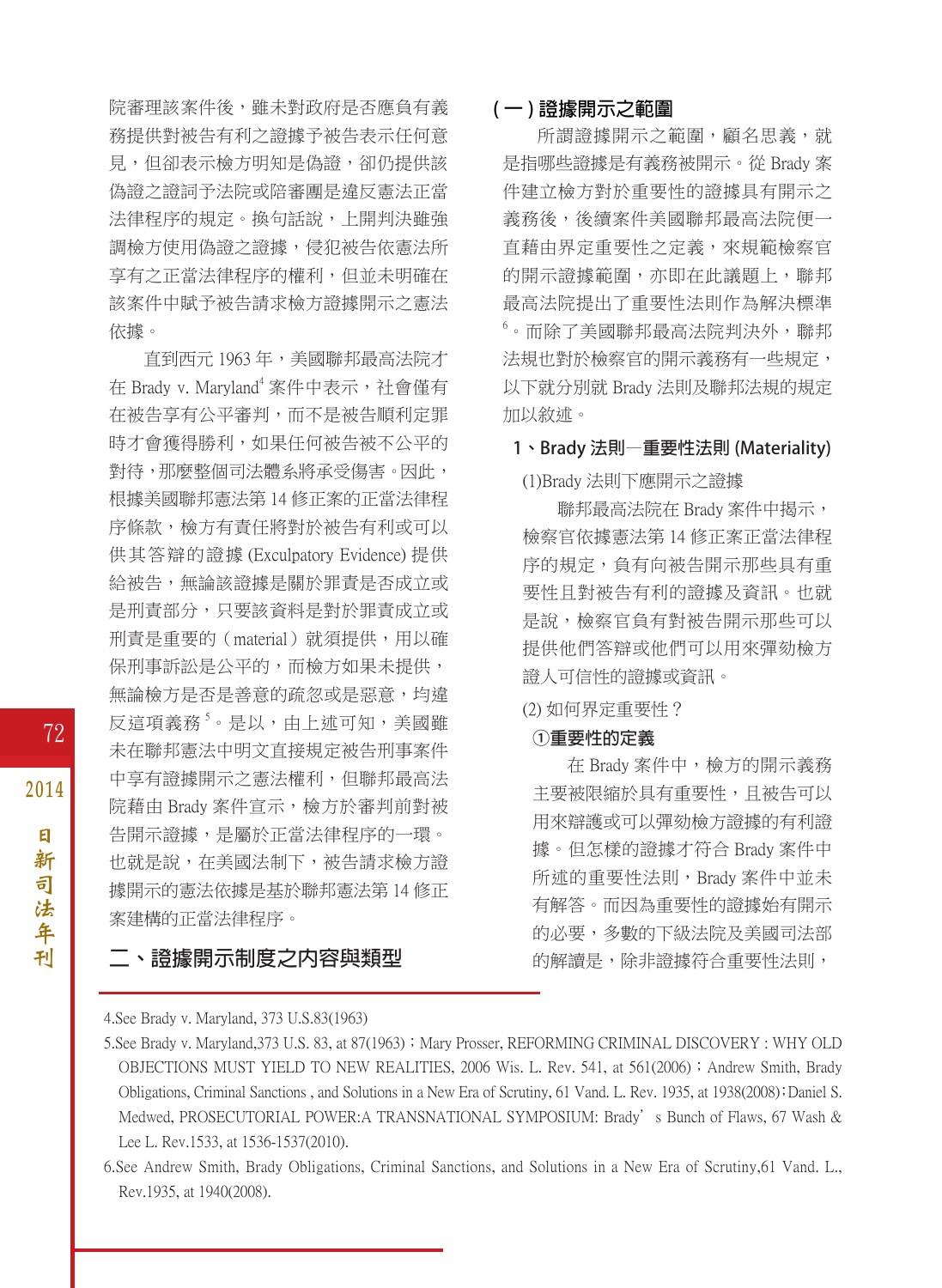否則檢方可以保留證據不開示<sup>,</sup>。因此 重要性法則的定義如何,便有探究的必 要。

美國聯邦最高法院對於重要性的解 釋開始於 United States v. Bagley 聯邦最 高法院在 Bagley 案件中表示, 將該沒開 示的證據開示給辯方後,有合理的可能 認為判決結果將可能有所不同時,該證 據便具有重要性 8、9。至於何謂合理的可 能性,聯邦最高法院也在該案件中提出 定義,將合理可能性界定為具有足夠的 可能性會減損對於判決結果的信心 10。

對於 Bagley 案件中,聯邦最高法院 對於重要性的定義,聯邦最高法院於 10 年後的 Kyles v. Whitley 案件中除再次重 申上開定義,並表示 Bagley 案件有 4 點 值得再次強調:

- A、重要性判斷的重點並不需要提出優 勢證據來證明隱匿的證據終極地會 造成被告的無罪判決。而且重點也 不是被告是否已經接受到不同結果 的判決,而在於在檢方隱藏的證據 未開示下,被告是否已經獲得公平 的審判,也就是是否獲得足以讓人 信賴的審判。亦即,所謂不同判決 結果的合理可能性是指當政府隱藏 證據時,判決結果的公信力是否已 遭到減損。
- B、這不是證據是否足夠、充分的測試。 因為無罪判決並不意謂案件的證據 不足以定罪。單純陳述哪些對被告 有利的證據被隱藏,並不當然違反

Brady 的法則。而是如果把那些有利 證據納入案件考慮後,是否會減損 對於判決結果的信心。如在 kyles 案 件中,如果檢方曾開示那些遭隱匿 的證據,儘管那些證據並不一定會 證明被告 kyles 的清白,但我們對於 這個案件是否會走到起訴並由陪審 團審判的程度或者是陪審團的結果 是否仍然一致,均會產生懷疑 <sup>11</sup>。

- C、 假如上訴法院在適用 Bagley 法則 於案件上時,發現了憲法層次的錯 誤 (如 Brady 法則的違反), 那麼便 無需要再做錯誤是無害的檢驗。
- D、最後,被藏匿證據的重要性,是 整體來看的,而不是個別證據個別 判斷的。

②判決前由檢察官自行檢驗重要性

由於證據開示主要係於審判前進 行,因此採取重要性的標準下,勢必讓 檢方在審判前一定要做出哪些證據必須 開示的判斷與決定,也就是說,檢方必 須作出哪些證據是屬於重要性的證據的 決定。

對此,聯邦最高法院在 Bagley 案 件中表示,在法院審判前,檢方開示證 據的範圍,是由檢方自己先做初步適當 的審核。也就是說,檢方必須在法院判 前審核全部卷證,並分析相關對被告有 利的證據是否會對於案件造成不同的結 果,藉此決定自己是否負有憲法上開示 證據給被告的義務。

對於聯邦最高法院法院這樣的見

7.See Bruce A. Green, Defining and Enforcing the Federal Prosecutor's Duty to Disclose Exculpatory Evidence : Thirteenth Annual Georgia Symposium on Ethics and Professionalism:A symposium of the Mercer Law Review: ARTICLE : Federal Criminal Discovery Reform : A legislative Approach, 64 Mercer L. Rev. 639, at 646(2013)

8.See Andrew Smith, Brady Obligations, Criminal Sanctions , and Solutions in a New Era of Scrutiny, 61 Vand. L. Rev. 1935, at 1941(2008). 9.United States v. Bagley, 473 U.S.667, at 682(1985)

10.See Andrew Smith, Brady Obligations, Criminal Sanctions , and Solutions in a New Era of Scrutiny, 61 Vand. L. Rev. 1935, at 1941(2008).

11.See Erwin Chemerinsky, Laurie L. Levenson, Criminal Procedure, Aspen Publisher New York, N.Y, at 637(2008).

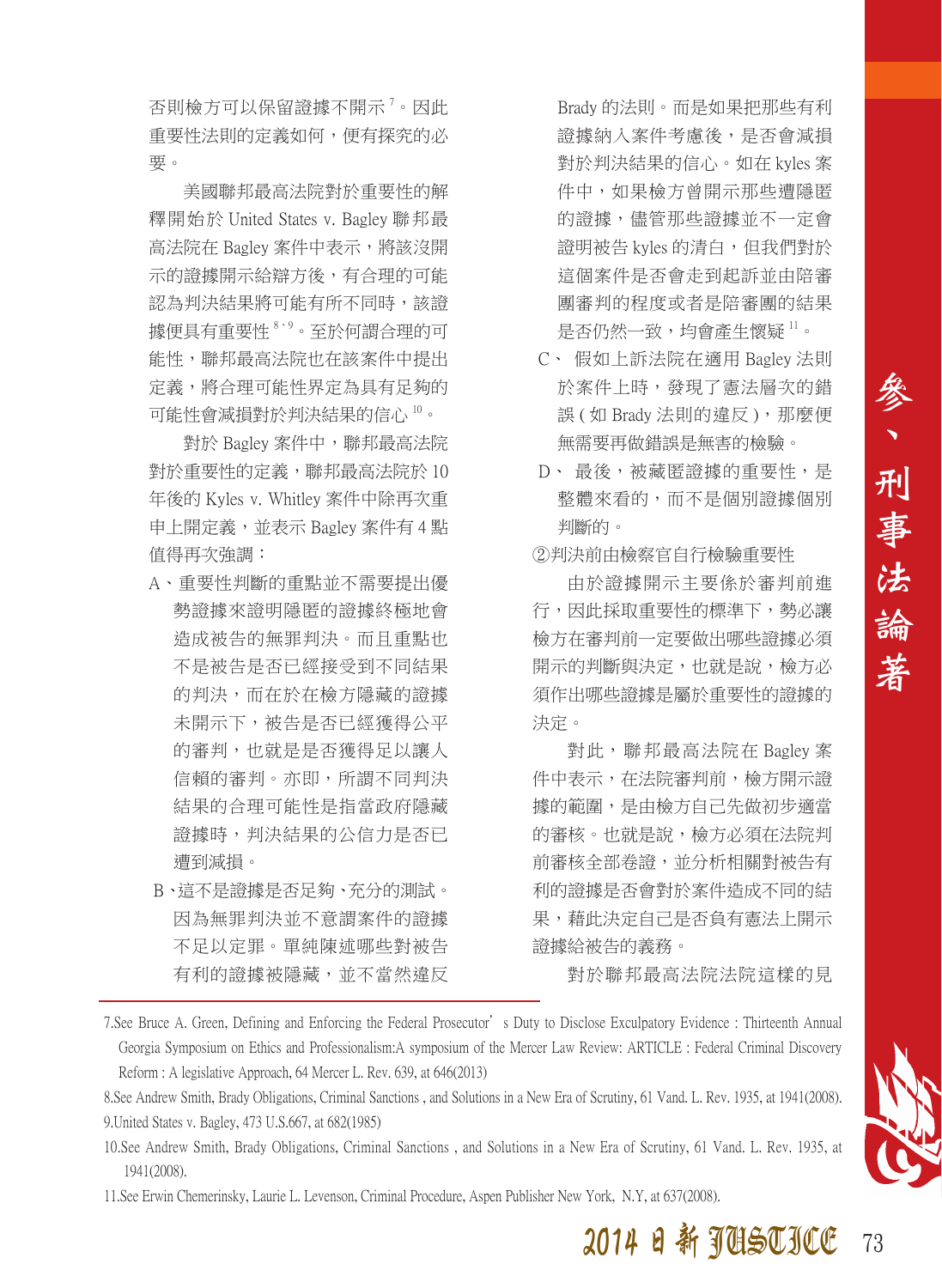解,學者認為其實也是同時在宣示,聯 邦最高法院並未強制要求檢察官採取證 據全部開示 (Open-file) 的策略,或是公 開所有對被告有利的資訊。只是這樣的 自我檢查方式,證據開示的範圍取決的 是檢察官自己對於使被告獲得無罪判決 證據的定義範圍究竟有多廣,但在審判 前,檢方對於自己起訴的案件將如何 發展並不知悉,而且檢方容易傾向將對 被告定罪不利的證據的重要性降低,是 以,學者認為,這樣的自我檢查方式, 將可能使檢察官將判斷重點置放於要開 示哪些證據以避免判決被廢棄,而不是 要開示哪些證據來確保判決結果的可信 賴性 <sup>12</sup>。

③判決後由法院為事後審查

重要性法則在判決前係由檢察官自 行審查,但判決後,檢察官是否符合 Brady 法則,便是由法院來作事後審查。 由於美國聯邦最高法院認為當只有證據 涉及到破壞被告有罪與無罪結果間的平 **衝關係時,** 證據才符合重要性的標準, 因此法院在個案判決後為重要性法則的 審查就好像是在做一項無害性錯誤的審 查一樣。也就是說,檢察官雖然需要公 開所有對被告有利的證據,但只要該證 據不符合重要性標準,那麼儘管檢察官 曾隱匿該證據,被告有罪的判決也不會 被上級法院所推翻。亦即,Brady 法則 對於法院來說,就是一項事後審查的標 準。

換句話說,儘管美國聯邦最高法院 在 Brady 後幾個判決中,對於重要性的 的意見有些許的落差,但基本上都無損 重要性法則是一項事後審查的基礎 <sup>13</sup>。

#### **2、Brady 後相關法院判決**

從 Brady 案件建立檢方對於有利被告 的重要證據負有開示義務後,聯邦最高法 院花了約40年間,在數個判決逐步建立 起被告基於正當法律程序所享有的證據開 示權利。首先是,Bagley 案件,如上所述, 該案件對於 Brady 的重要性加以界定為假 如有任何合理的理由認為加入該隱匿的證 據後,判決結果將不同時,該證據便具有 重要性。而 Kyle 案件,則認為判斷隱匿證 據的重要性應該要整體判斷,而非個別判 斷。

並且,在 Kyles 案件中,檢方的開示 義務擴大到必須開示那些檢方業已持有或 有責任去知悉、獲得的資訊,只要該資訊 是對被告有利。另外,在該案件中,檢方 的開示義務也擴大到,只要上開證據是在 與調查本案有關的相關政府機關或警察機 關持有中,檢方也負有開示義務。

當然,Kyles 這樣將警方或其他政府機 關持有的資訊亦納入檢方開示義務的見解, 面臨到檢方並無去檢核警方持有的資訊的 權限,如何履行該義務的問題,如 Strickler v. Greene 案件便是一個例證 14。因為在美國, 檢察官未經警方同意前,沒有足夠權限去

- 12.See Mary Prosser, REFORMING CRIMINAL DISCOVERY : WHY OLD OBJECTIONS MUST YIELD TO NEW REALITIES, 2006 Wis. L. Rev. 541, at 566-568(2006) : Bruce A. Green, Defining and Enforcing the Federal Prosecutor's Duty to Disclose Exculpatory Evidence : Thirteenth Annual Georgia Symposium on Ethics and Professionalism: A symposium of the Mercer Law Review: ARTICLE : Federal Criminal Discovery Reform : A legislative Approach, 64 Mercer L. Rev. 639, at 646(2013)
- 13.See Bruce A. Green, Defining and Enforcing the Federal Prosecutor's Duty to Disclose Exculpatory Evidence : Thirteenth Annual Georgia Symposium on Ethics and Professionalism: A symposium of the Mercer Law Review: ARTICLE : Federal Criminal Discovery Reform : A legislative Approach, 64 Mercer L. Rev. 639, at 645-646(2013)
- 14.See Bennett L. Gershman, Prosecutorial Ethics and the Right to a Fair Trial: The Role of the Brady Rule in the Modern Criminal Justice System: Litigating Brady v. Maryland: games Prosecutors Play,57 Case W. Res. 531, at 545(2007).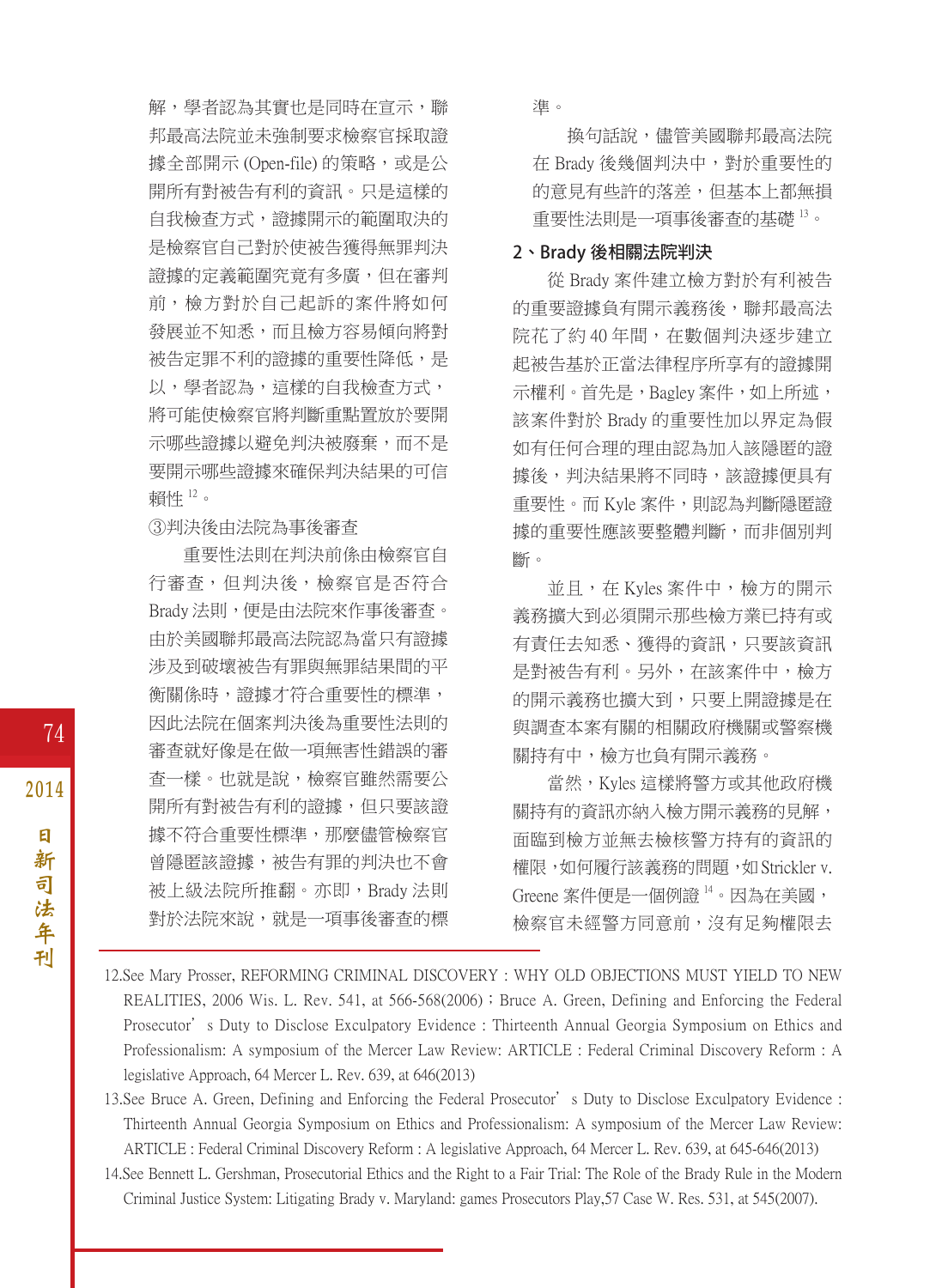檢驗員警的調查卷宗,以了解員警如何創 造、保留與揭示 Brady 證據 15。因此要求檢 察官負擔員警隱匿證據的責任,對於檢察 官是否造成過度的責任負荷,便有爭論。

#### **3、聯邦法規之規定**

(1) 刑事程序法 Rule 16 之規定

依 據 聯 邦 刑 事 程 序 法(The Federal Rules of Criminal Procedure) Rule 16 的 規 定,當被告提出請求後,檢察官必須在 審判前對被告開示下列證據:

①被告所有的陳述

在這款規定下,有爭論的是,共同 被告的供述是否在本款規定範圍內。 Rule16 並未有清楚的規定。不過有學者 認為,如果辯護律師不清處其他被告的 陳述,那麼,他不可能可以勝任辯護律 師的工作 16。針對此爭議,美國律師團 體所草擬的模範法典 11-2.1(a)(ii) 便規 定,檢方有義務開示共同被告的陳述予 其他被告。

②被告先前的犯罪記錄

- ③從被告那邊取來 ( 扣押 ) 的文件或物 品,如果是檢方將於法庭上提出或 這些證據符合重要性的標準,均需提 供。
- ④專家的報告以及專家證詞的基礎(如 檢測或測試的結果),如果是檢方將 於法庭上提出或這些證據符合重要性 的標準,均需提供。 在 Rule 16 下,例如驗屍的報告、血

液檢測的數據,筆跡鑑定或指紋鑑定、 彈道比對的結果等等證據,不可能被濫 用或被變造。所以,檢方在被告要求下, 均需提供給被告,無論該鑑定的結果是 有利於被告或不利於被告。

不過,必須注意的是, 在 Rule16 規 則下,如果鑑定結果是以口頭的陳述方 式讓檢方得知,則該口頭陳述的內容是 不在 Rule16 規範範圍內的。也就是說, 因為許多的檢驗結果不一定都會被製作 成報告,如專家判斷被害人是否有遭性 侵害後的創傷症候群的證詞、受虐婦女 的症候群、咬痕比對等等證據。是以這 些沒有以書面報告形式呈現的專家檢驗 結果或證詞,就不在 Rule 16 的規定範圍 內。

上開證據或資料只要是檢方會拿來作 為該案的證據或是對於被告的辯護是具有 重要性的話,檢方就有義務要開示 17。另 外,由上面例示的開示範圍可以很清楚了 解,證人的陳述並不在開示的範圍內,甚 至於警方的調查工作報告 18 等資料, 也不 在 Rule16 的開示範圍。

(2)Jencks Act

聯邦刑事程序法 Rule 26.2,就是一 般所稱的 Jencks Act,對於是否開示證人 的陳述上,有進一步的規定就是,該條 (a) 項規定如果該案件進入審判程序,當證 人於法庭證述後,那麼檢方必須將證人 先前的陳述加以開示,以利被告對該證

- 15.See Bennett L. Gershman, Prosecutorial Ethics and the Right to a Fair Trial: The Role of the Brady Rule in the Modern Criminal Justice System: Litigating Brady v. Maryland: games Prosecutors Play,57 Case W. Res. 531, at 546(2007).
- 16. See Stephen A. Saltzburg 、Daniel J. Capra, AMERICAN CRIMINAL PROCEDURE-CASES AND COMMENTARY, 4th edition,WEST PUBLISHING CO., ST. PAUL, MINN, at 753-754(1992).

17.See Bruce A. Green, Defining and Enforcing the Federal Prosecutor's Duty to Disclose Exculpatory Evidence : Thirteenth Annual Georgia Symposium on Ethics and Professionalism: A symposium of the Mercer Law Review: ARTICLE : Federal Criminal Discovery Reform : A legislative Approach, 64 Mercer L. Rev. 639, at 647-648(2013); See Erwin Chemerinsky, Laurie L. Levenson, Criminal Procedure, Aspen Publisher New York, N.Y, at 617(2008).

18.See John G. Douglass, FATAL ATTRACTION? THE UNEASY COURTSHIP OF BRADY AND PLEA BARGAINING, 50 Emory L.J.437, at 453(2001).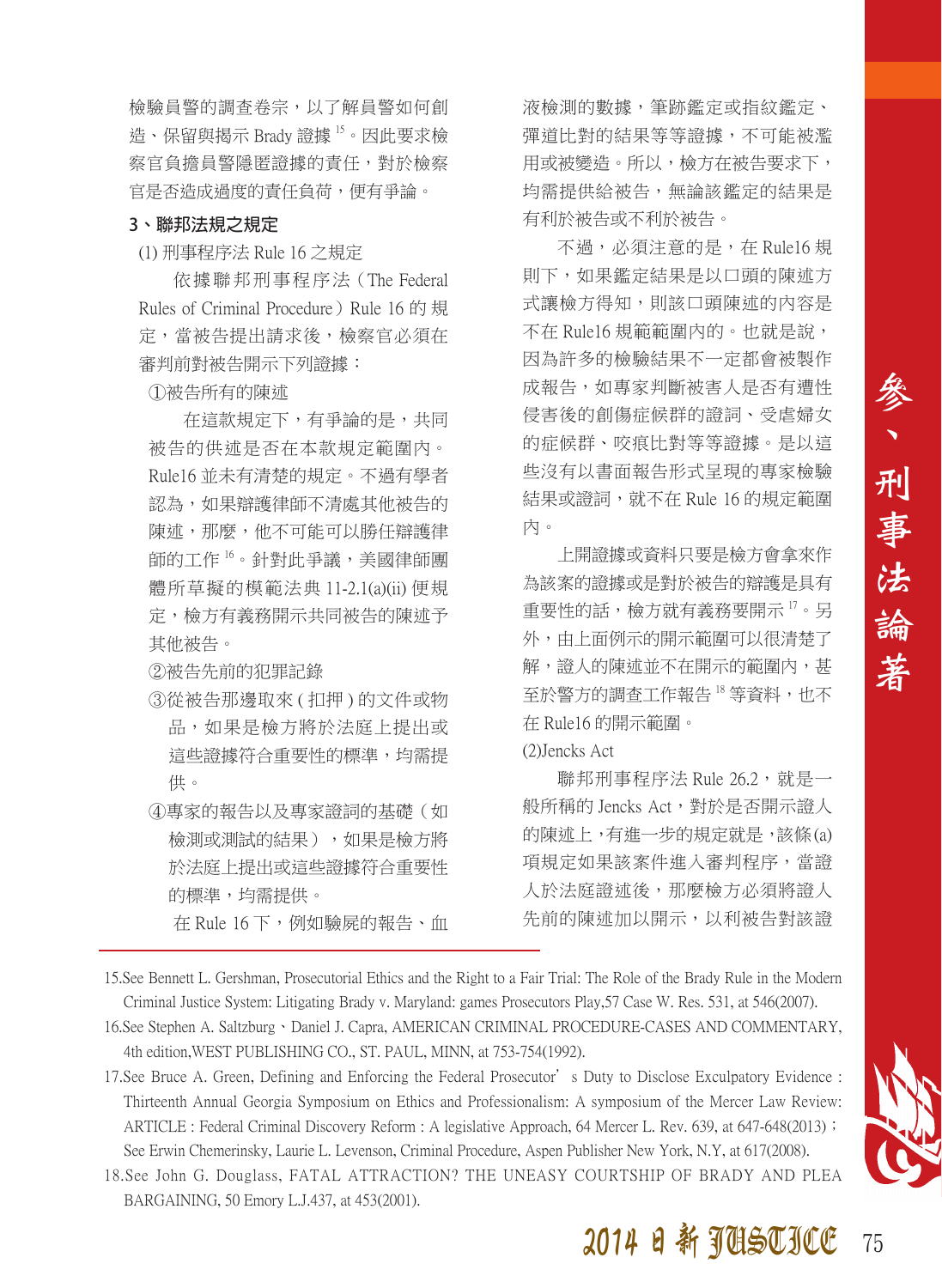人的證詞的可信性提出彈劾 19。

不過依同條 (b) 項的規定<sup>20</sup> 可知, 檢方依據上開 (a) 項規定應加以開示的部 份,應僅限於跟該證人已在法庭上針對 重要議題的證述內容具有相關的部分。 也就是說,證人先前的證述如果係跟其 本身在法庭上證述重要議題的內有相關 性,此時法院在被告申請下,可以要求 檢方提供,亦即檢方才有開示義務。

而依據同條 (C) 項規定,當檢方爭執 證人先前證述的內容與他事後於法庭上 證述的內容無關時,法院可以要求檢方 提供證人先前的證述內容,並在錄影存 證下檢視證人先前證述的內容。如果可 以證明部分有關,那麼法院可以將無關 的部份捨棄,而將該有關的部份提供給

被告。不過如果被告獲有罪判決,任何 保留沒有開示給被告的證據資料,必須 均交給上級法院來檢視 <sup>21</sup>。

至於其他符合重要性法則,可以用 來彈劾檢方證人的證據與資訊,學者認 為根據一般通說,這時,就跟其他符合 重要性的證據一樣,是在審判後才加以 開示 <sup>22</sup>。

#### **( 二 ) 除檢察官外,被告是否有義務開示證據?**

#### **1、是否與『不自證己罪』原則相牴觸?**

為了回應被告在證據開示法則下所獲 得的有利待遇,自西元1970年後,美國 許多州開始對被告方制定了相對應的開示 義務規定。這些規定主要是針對一旦被告 向檢方提出證據開示的請求,那麼此時,

- 19.18 USC§3500, 該 條 (a) 項 規 定:In any criminal prosecution brought by the United States, no statement or report in the possession of the United States which was made by a Government witness or prospective Government witness (other than the defendant) shall be the subject of subpena, discovery, or inspection until said witness has testified on direct examination in the trial of the case.; See Erwin Chemerinsky, Laurie L. Levenson, Criminal Procedure, Aspen Publisher New York, N.Y, at 617(2008).
- 20. 該 項 條 文 為: After a witness called by the United States has testified on direct examination, the court shall, on motion of the defendant, order the United States to produce any statement (as hereinafter defined) of the witness in the possession of the United States which relates to the subject matter as to which the witness has testified. If the entire contents of any such statement relate to the subject matter of the testimony of the witness, the court shall order it to be delivered directly to the defendant for his examination and use.
- 21. If the United States claims that any statement ordered to be produced under this section contains matter which does not relate to the subject matter of the testimony of the witness, the court shall order the United States to deliver such statement for the inspection of the court in camera. Upon such delivery the court shall excise the portions of such statement which do not relate to the subject matter of the testimony of the witness. With such material excised, the court shall then direct delivery of such statement to the defendant for his use. If, pursuant to such procedure, any portion of such statement is withheld from the defendant and the defendant objects to such withholding, and the trial is continued to an adjudication of the guilt of the defendant, the entire text of such statement shall be preserved by the United States and, in the event the defendant appeals, shall be made available to the appellate court for the purpose of determining the correctness of the ruling of the trial judge. Whenever any statement is delivered to a defendant pursuant to this section, the court in its discretion, upon application of said defendant, may recess proceedings in the trial for such time as it may determine to be reasonably required for the examination of such statement by said defendant and his preparation for its use in the trial.
- 22.See Bruce A. green, Defining and Enforcing the Federal Prosecutor's Duty to Disclose Exculpatory Evidence : Thirteenth Annual Georgia symposium on Ethics and Professionalism : A Symposium of the Mercer Law Review : ARTICLE: Federal Criminal Discovery Reform; A Legislative Approach, 64 Mercer L. Rev.639, at 650(2013).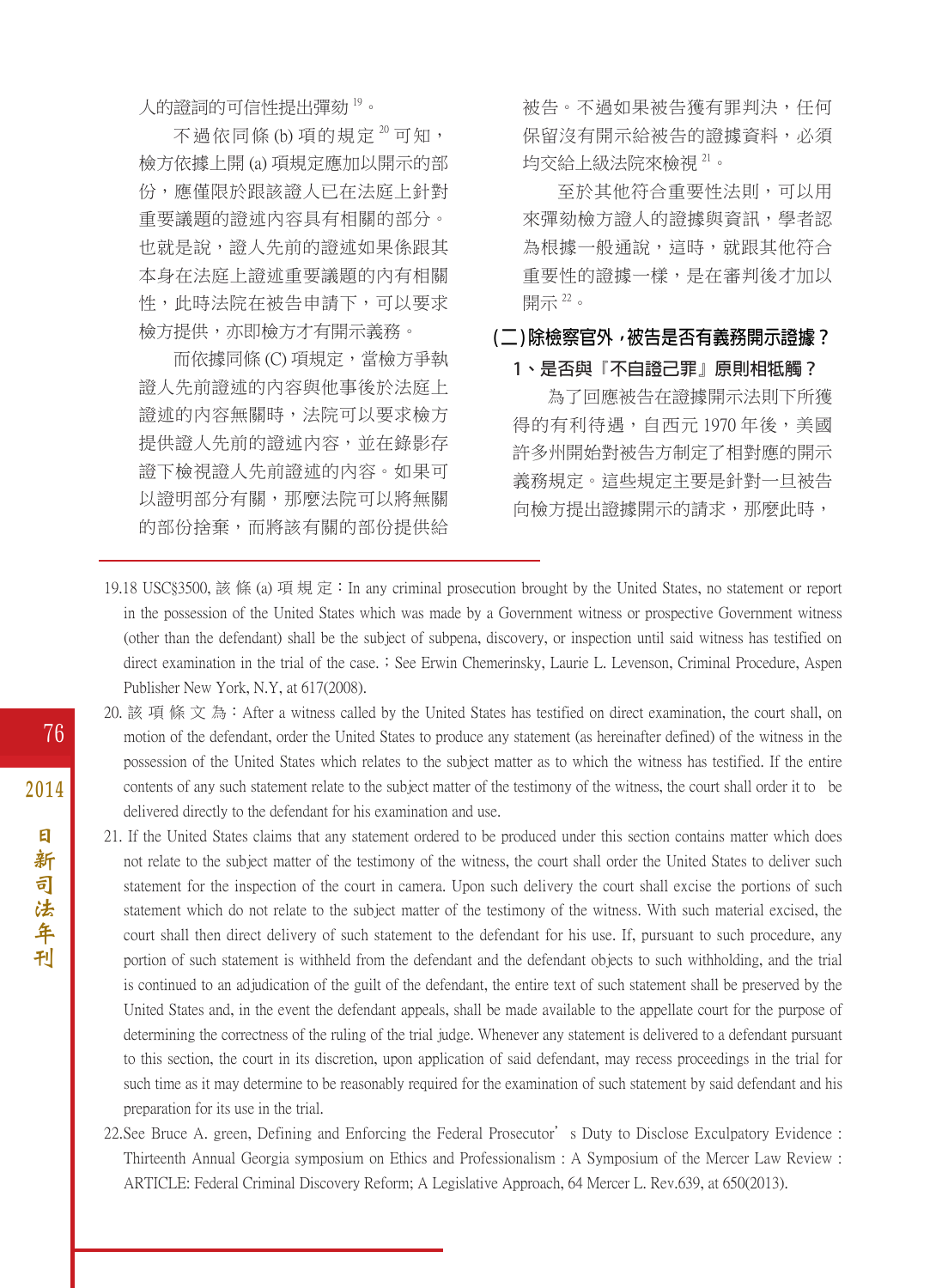他就負有相對應的開示義務 <sup>23</sup>。

針對這樣的義務,引起的爭議便是是 否違反聯邦憲法第 5 修正案建構的不自證 己罪法則。美國聯邦最高法院於Williams v. Florida 案件中表示要求被告負有證據開示 義務並不違反聯邦憲法第 5 修正案的不自 證己罪原則。最高法院在該案中清楚說明 了下列理由:刑事被告在刑事程序中常被 強迫去證明自己的清白,或是聲請傳喚證 人作證來減低自己被定罪的風險。也就是 被告通常遇到兩難的抉擇,亦即必須在保 持緘默或是提出辯護間做出選擇,往往我 們從來不認為被告對自己的犯罪提出辯護 示一種違反憲法第 5 修正案不自證己罪的 規定。也許政府這邊的證據,對被告造成 十分大的壓力,但政府並未去損害被告對 於是否提出不在場辯護或提出證人去證明 自己不在場的選擇。而要求被告開示證據 的規定,充其量只是要求提早、加速被告 開示自己本來就要在法庭中提出辯護的證 據。憲法第 5 修正案並未授權被告享有這 樣的憲法上權利,也就是,可以等到陪審 團或法院對於他自己案件做出決定後,再 決定是否提出自己的辯護。

因此在 William 案件後,要求被告負 有證據開示義務,便有了依據,本文也認 同這樣的見解。畢竟,所謂不自證己罪, 僅代表被告可以不必負有證明自己犯罪的 義務,但被告是否要自行提出證據證明自 己清白,則不在該原則之規範範圍內,端 賴被告自己對於自己案件的風險評估。亦 即,被告是否就自己的案件提出辯護,是 其自己的選擇。換句話說,當被告並非選 擇緘默,而是要求檢方開示證據,那麼就 代表被告選擇提出辯護,此時,要求被告 為證據開示,僅僅如美國最高法院所表示 的僅是將被告提出辯護的證據時間加以提 早而已。

更何況,在被告開示義務範圍內,被 告所開示的證據並非是證明自己有罪,僅 是證明自己無罪或可以減輕其刑度的精神 障礙抗辯,是以,要求被告負有開示上開 證據的規定,應不違反美國憲法第 5 修正 案建構的不自證己罪法則。

#### **2、被告應開示證據之範圍**

#### (1) 文件及實體物證

依據聯邦刑事程序法 Rule16(b) 的規 定,當被告對於檢方提出證據開示的請 求後,被告也負有相對應開示證據的義 務,開示範圍包含被告將於審判中使用 的文件及實體物證。

(2) 不在場證明

依據聯邦刑事程序法 Rule12.1, 被告 在政府要求下,必須提供不在場證明的 書面通知。當被告提出該通知之後,檢 方則有必要開示檢方將用來證明被告曾 在犯罪現場的資訊,或是可以用來反駁 證明被告不在場的人證的證據。

(3) 精神障礙抗辯

 依據聯邦刑事程序法 Rule12.2 也要 求被告必須對檢方提出通知,提供他們 將在法庭上提出的精神抗辯,讓檢方可 以有機會透過他們的專家證人來檢驗這 樣的證據。

#### **( 三 ) 證據開示的時間**

#### **1、無履行證據開示義務之時間限制**

雖然檢方負有開示 Brady 法則下的證 據之義務,但檢方對於 Brady 的證據,並 不是主動開示,而是經請求才加以開示, 至於當被告提出請求後,檢方應於何時履 行開示義務,也就是證據應於何時開示這 一議題,美國聯邦最高法院於 Brady 案件 中並未有清楚、明確的規定,甚至對於



<sup>23.</sup>See Tamara L. Graham, Death by Ambush : A Plea for Discovery of Evidence in Aggravation, 17 Cap . def. J. 321, at 340(2005).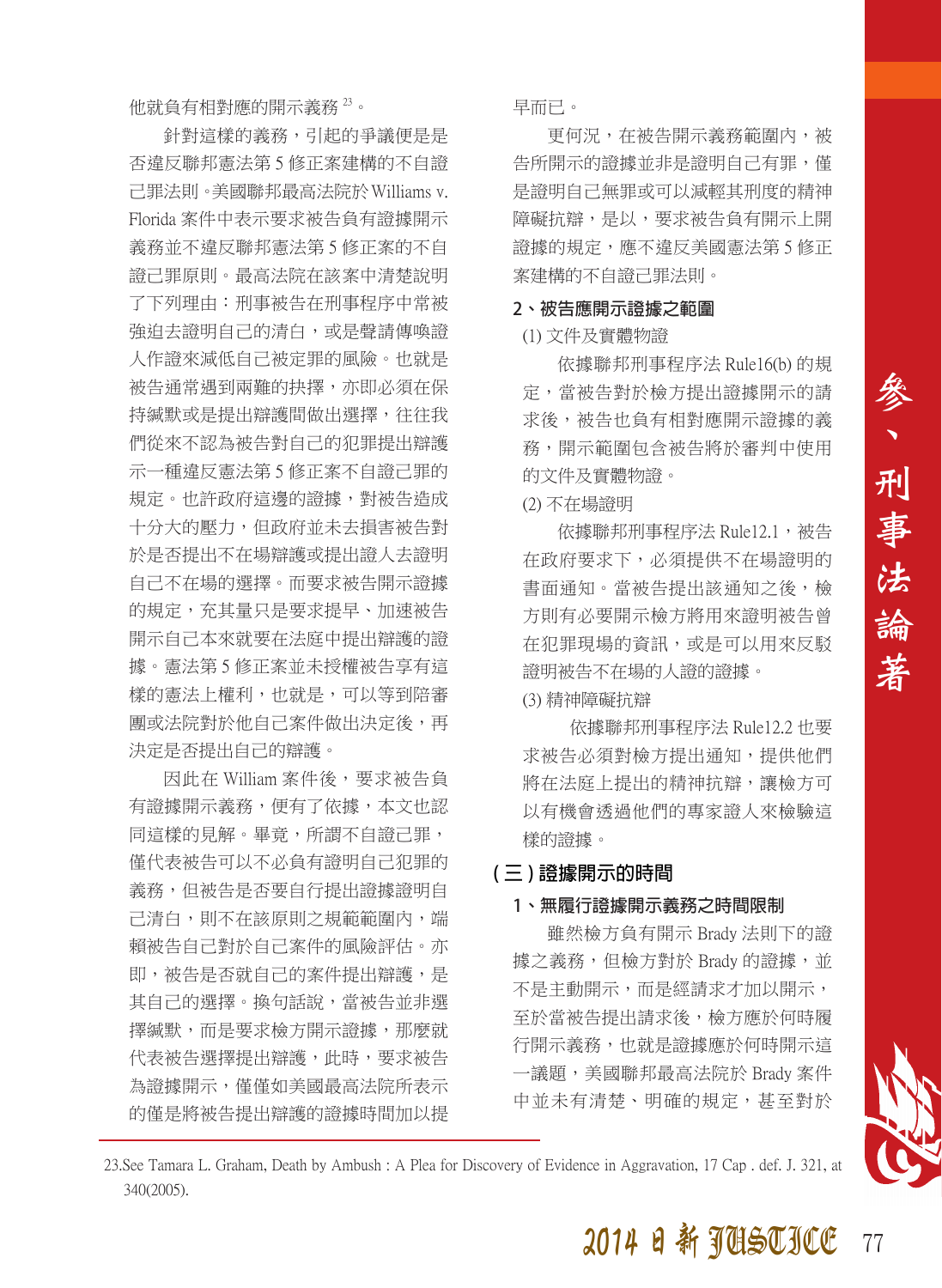檢方以特定證據並不會影響判決結果的理 由,而在審判終結前均未開示該特定證據 的情形,也沒有任何禁止的規定。而僅是 要求檢方應於足夠的時間前對被告為證據 開示,以便利辯方可以在審判中使用  $^{24}$ 。

另外多數的聯邦法院及州法院也沒 有強制規定開示 Brady 證據的時間 $^{25}$ 。甚 至於也沒有任何聯邦法院對於沒有開示 Brady 證據或沒有即時開示 Brady 證據的 補救規定<sup>26</sup>。換句話說,在 Brady 法則下, 檢方的證據開示義務充其量僅有應於足夠 的時間前對被告為證據開示,以方便被告 或其辯護律師可以在審判中使用該證據。 而何謂足夠的時間,則未有明確的規定。 不過,本文認為,如將來我國引進美國證 據開示制度,因在準備程序終結前,被告 或其辯護律師獲悉檢方所持有的證據,被 告均可於辯論程序中加以使用,是以,此 所謂足夠時間,如於我國訴訟實務上,應 可定性為準備程序終結前。

回到美國的規定,這樣未強制要求檢 方證據開示時間的情形,不可諱言地,增 加了那些無意願開示證據的檢察官較晚一 點開示證據的可能性,同樣的也增加被告 被定罪時,法院判決所依據的證據可能 是不夠完整的證據的風險, $^{27}$ , 如 Kyles v. Whitley 案件中,因為檢方未於陪審團評 決前開示警方訪談證人的報告以及目擊證 人的前科記錄等證據,使得本案被告受到 誤判死刑之結果。只是,如果過早開示證 據,除了可能增加偽證的風險外,同時也 增加證人安危遭到危害,以及證人因安危 可能受到危害而不願提供證詞協助政府的 風險。是以,在何時開示證據方是較妥適, 實是頗值得研究與探討。

然而,儘管美國聯邦最高法院對於證 據開示之時間並無明確的規定,但多數學 者見解均認為在審判前,檢方必須將可能 使被告獲判無罪判決的證據提供給被告。

#### **2、不需履行證據開示義務之時間**

(1) 向大陪審團要求起訴時

那麼,雖然沒有任何規定強制檢方 開示證據的時間,但卻有規定是免除檢 方於特定時間開示證據的義務。美國聯 邦最高法院在其判決中便明確揭示,檢 方在二個時間點時,並沒有明確的證 據 開 示 義 務。 首 先 是 在 United States v. Williams 案件中,最高法院認為聯邦第 10 巡 迴 上 訴 法 院 (Tenth Circuit Court of Appeal ) 要求檢察官負有對大陪審團開示 他們所持有任何重要的可以使被告獲得 無罪的證據的義務,是踰越法院的權限, 這樣的規定是國會有權立法制定,但法 院不行,因為憲法並未有此要求 28。 (2) 認罪協商前或認罪協商時

而在 United States v. Ruiz 案件中,聯 邦最高法院更透過一致無異議的判決明 確表示在被告與檢方達成認罪協議前, 正當法律程序條款並沒有規定要求檢方 一定要開示重要的彈劾證據給被告。但

24.See Erwin Chemerinsky, Laurie L. Levenson, Criminal Procedure, Aspen Publisher New York, N.Y, at 622(2008).

25.See Bennett L. Gershman, Prosecutorial Ethics and the Right to a Fair Trial: The Role of the Brady Rule in the Modern Criminal Justice System: Litigating Brady v. Maryland: games Prosecutors Play,57 Case W. Res. 531, at 534- 535(2007).

26.See Bennett L. Gershman, Prosecutorial Ethics and the Right to a Fair Trial: The Role of the Brady Rule in the Modern Criminal Justice System: Litigating Brady v. Maryland: games Prosecutors Play,57 Case W. Res. 531, at 535(2007).

27.See Mary Prosser, REFORMING CRIMINAL DISCOVERY : WHY OLD OBJECTIONS MUST YIELD TO NEW REALITIES, 2006 Wis. L. Rev. 541, at 566(2006).

28.See Mary Prosser, REFORMING CRIMINAL DISCOVERY : WHY OLD OBJECTIONS MUST YIELD TO NEW REALITIES, 2006 Wis. L. Rev. 541, at 566-567(2006).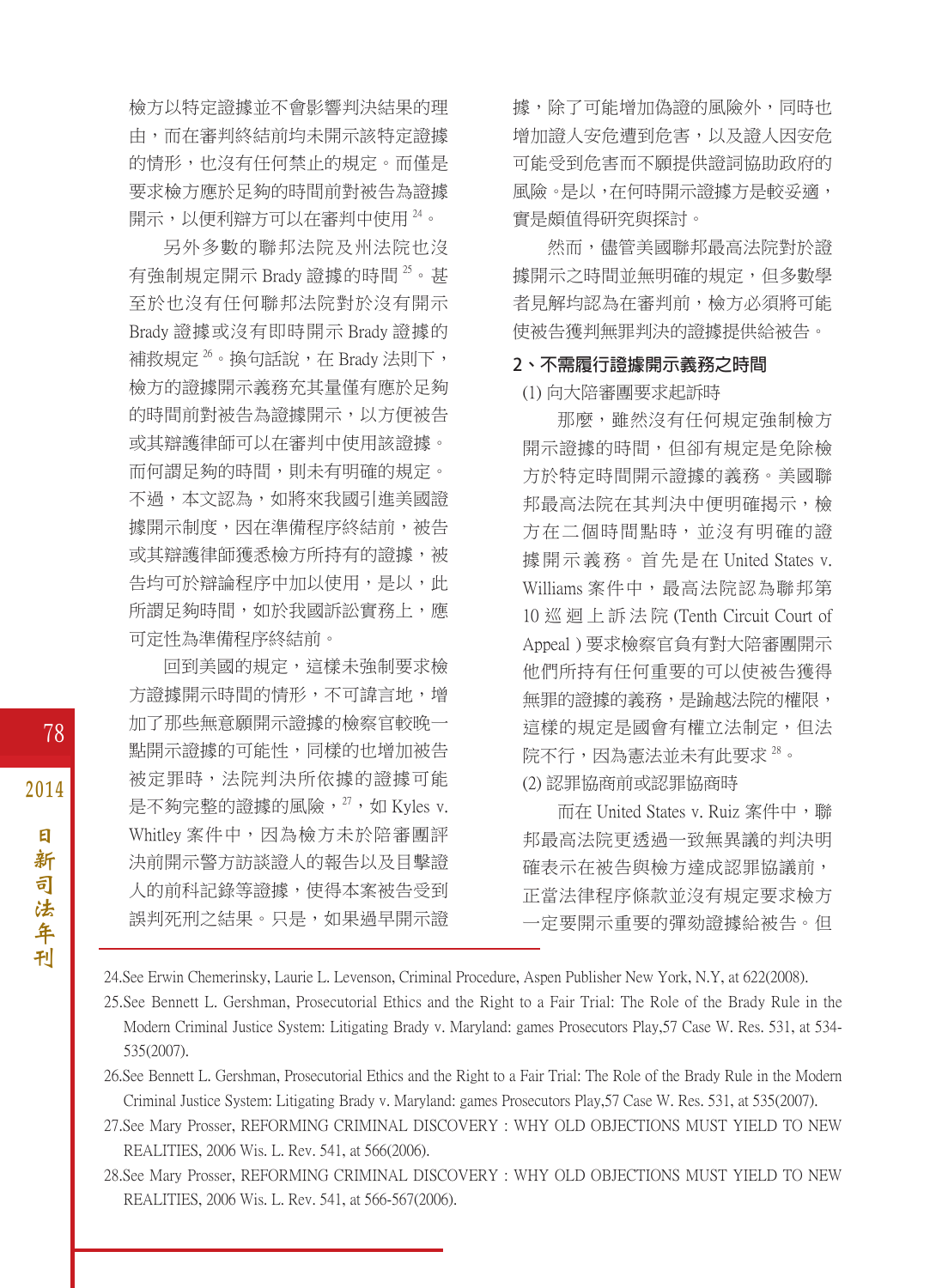在該案件中,聯邦最高法院對於檢方是 否有義務在認罪協議前,開示可以讓被 告獲得無罪的重要證據這一點,並未提 出任何看法 29。

不過有學者認為,因為聯邦最高法 院在早於 Ruiz 案件前的 Bagley 案件中便 已經拒絕去做可以給被告辯護的有利證 據與彈劾證據的區別,因此學者認為綜 合聯邦最高法院在 Bagley 及 Ruiz 兩案件 的見解,可以認為 Brady 法則並不適用 於認罪協商程序30。也就是說,因為聯 邦最高法院在 Bagley 案件拒絕區分可提 供被告辯護的證據,以及彈劾證據,甚 至是在 Giglio v. United States 案件中還主 張,可以提供被告辯護的證據包含彈劾 證據。因此依此基礎推論,聯邦最高法 院雖僅在 Ruiz 案件中表示檢方無義務在 認罪協商程序提供予被告那些可以讓他 用來作辯護的證據,但其真實用意應包 含彈劾證據,簡單的說就是,Brady 案件 建立的證據開示義務並不適用於認罪協 商程序。除了分析上開判決的方式外, 也有學者藉由分析現有的法規規定而獲 得相同結論,認為證據開示的義務規定 並不適用於認罪協商程序 <sup>31</sup>。

雖然檢方並無憲法上義務在認罪協 商協議前對被告開示重要性證據,但有 學者認為,檢方如果刻意隱匿這些證據, 對於被告來說,他可以主張,他並沒有 進入一個合法、有效的認罪協商程序, 這將足以影響法院在被告的認罪是否是 自願的、有認知的判斷 <sup>32</sup>。

#### **( 四 ) 對 Brady 法 則 的 改 革 —open file discovery policy( 證據完全開示政策 )**

由於 Brady 法則長期以來便有證據開示 範圍不足或檢方遵守程度不足等問題,因 此有學者認為,引進所謂證據完全開示政 策,使檢方手中所掌握的證據均對被告開 示,應可以解決上述問題。亦即,學者認 為,Brady 法則僅開示可提供被告答辯的證 據及彈劾證據的缺陷,可以透過證據完全 開示這項政策加以彌補。因為檢察官在看 完全部卷證後,已經認為被告是有罪了, 基於他的職責,很難完全遵守 Brady 案的法 則,因此他可能會忽視可以提供被告答辯 證據的本質,而沒有注意到那些證據,或 認為那些證據根本就不是可以提供被告答 辯的證據 <sup>33</sup>。因此如果採用證據完全開示政 策,將可解決此項困境。但反對者認為證 據完全開示並無法達到上述效果,反而因 完全開示會讓被告誤以為他們無需在做任 何動作強迫檢方繼續為證據開示 34,或讓辯 方律師錯過在審前申請開示其他證據的機 會 35,並進而使檢方更傾向以其他方式藏匿

- 29.See Mary Prosser, REFORMING CRIMINAL DISCOVERY : WHY OLD OBJECTIONS MUST YIELD TO NEW REALITIES, 2006 Wis. L. Rev. 541, at 567(2006).
- 30.See Brian Gregory, Brady is the problem: Wrongful Convictions and the Case for " Open File"Criminal Discovery, 46 U.S.F.L.Rev.819, at 826(2012)
- 31.See John G. Douglass, FATAL ATTRACTION? THE UNEASY COURTSHIP OF BRADY AND PLEA BARGAINING, 50 Emory L.J.437, at 457(2001).
- 32.See Erwin Chemerinsky, Laurie L. Levenson, Criminal Procedure, Aspen Publisher New York, N.Y, at 642(2008).
- 33.See Andrew Smith, Brady Obligations, Criminal Sanctions , and Solutions in a New Era of Scrutiny, 61 Vand. L. Rev. 1935, at 1963-1964(2008).; Robert P. Mosteller, SIXTH ANNUAL CRIMINAL LAW SYMPOSIUM: THE SIXTH AMENDMENT: KEYNOTE SPEAKER:THE SIXTH AMENDMENT RIGHT TO FAIRNESS: THE TOUCHTONES OF EFFECTIVENESS AND PRAGMATISM, 45 Tex. Tech L. Rev. 1,at 17(2012).
- 34.See Bennett L. Gershman, Prosecutorial Ethics and the Right to a Fair Trial: The Role of the Brady Rule in the Modern Criminal Justice System: Litigating Brady v. Maryland: games Prosecutors Play,57 Case W. Res. 531, at 544(2007).
- 35.See Bennett L. Gershman, Prosecutorial Ethics and the Right to a Fair Trial: The Role of the Brady Rule in the Modern Criminal Justice System: Litigating Brady v. Maryland: games Prosecutors Play,57 Case W. Res. 531, at 545(2007).

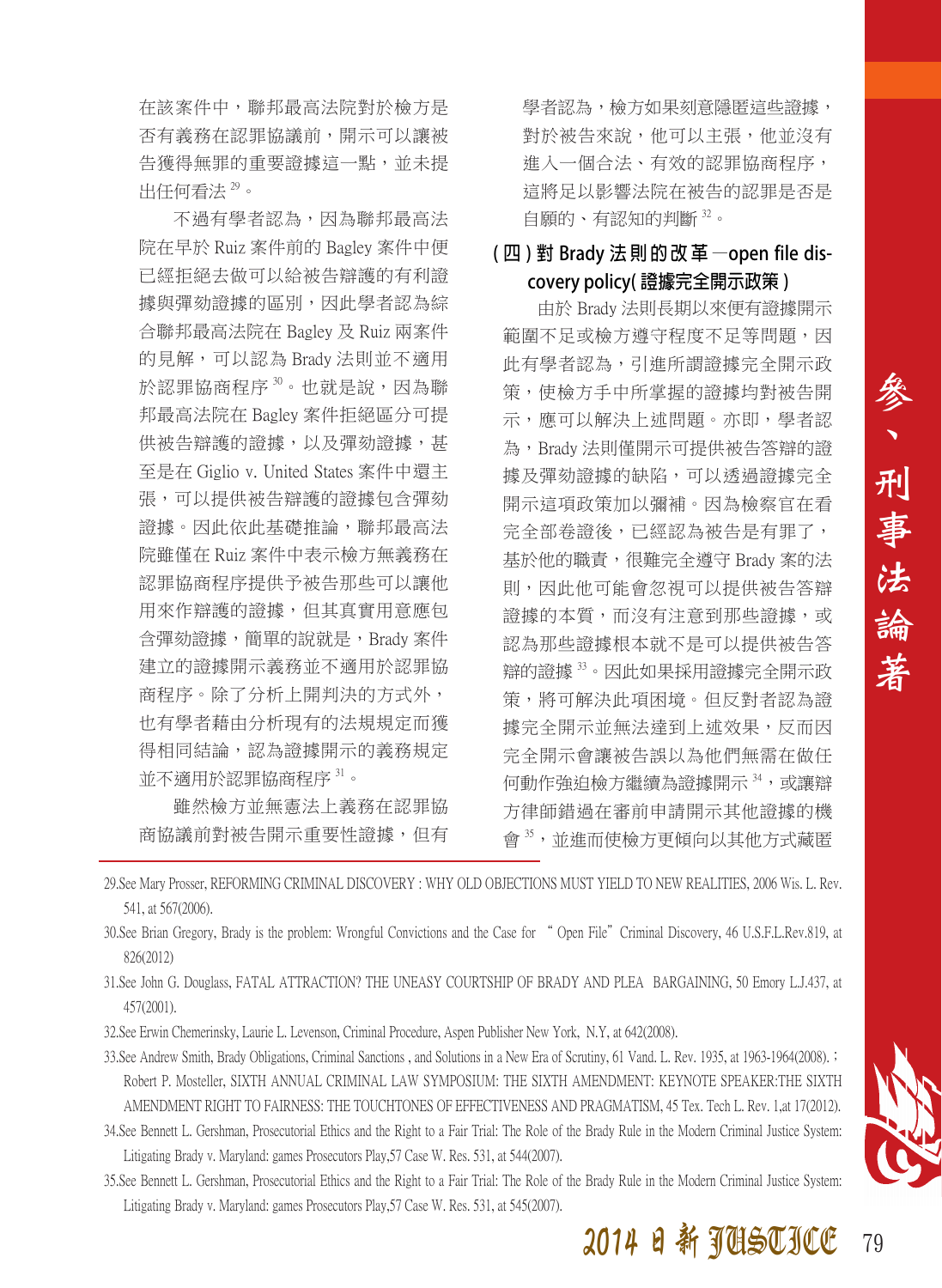證據,是以,不應採取此項策略。而根據 學者的觀察,目前也僅有少數的法院採取 此項策略,因此在我國引進這項策略前, 實有必要對證據完全開示策略的優缺點加 以了解。

#### **1、證據完全開示策略的優點**

支持採用完全開示策略者認為,該策 略應該可以幫助辯護律師有效的作該案審 判或交互詰問的準備。假如採此策略,律 師將比較不需要進行調查,並且即使他們 有作,也比較省時。而且採此策略,可讓 辯護律師在法庭審理時表現更好,特別是 在交互詰問面對檢方的有利證人時36。除 了這項優點外,總括來說,美國學者認為 證據完全開示具有下列優點 37:

- (1) 提昇檢方在透明度與公正性上的聲譽。
- (2) 加強法官與辯方律師對檢方的信賴, 以避免在個案中有持續性的證據開示 爭執事件。
- (3) 完全開示制度將使被告認為檢方是正 直的,也使案件的證據強度一覽無疑, 並使他們自認可以從正直的檢方那邊 獲得較有利的認罪協 商條件,而提高 認罪協商的意願。
- (4) 降低錯誤的定罪比例,使刑事司法迎 得大眾的信心。

#### **2、證據完全開示策略的缺點**

由於現行聯邦及多數州法院並未強制 檢察官實施完全開示策略,儘管有少部分 的法院規定檢察官或由檢察官所屬辦公室 自行決定實施完全開示策略。但有學者觀 察完全開示制度是否能運作成功,主要關 鍵在於檢察官的遵守情形<sup>38,</sup>以及參與調 查的警察機關與其他機關的配合情形。

畢竟儘管在最開放的open file制度下, 也並不是所有的證據資料都會被開示,其 中也包含 Brady 證據,而這些 Brady 證據 可能在與個案相關的警方、其他執法機關 的掌控中,如 Strickler v. Greene 案件中的 情形  $39\,$ 。而如前所述,加上檢察官一直都 沒有足夠地權限去檢驗員警如何創造、保 留與揭示 Brady 證據 40。因此只要員警藏 匿卷證而未將資料移送予檢察官,縱然檢 察官願意遵守,也因其無法確認卷證是否 已遭藏匿,而無法確實遵行完全開示證據 策略。

除了上開情形外,一般來說,證據完 全開示策略的主要缺點為檢方藏匿證據、 易遭被告濫用,威嚇、偽造、過度偏袒被 告及訴訟資源使用的貧富差距等,整理如 下:

(1) 完全開示證據將容易使檢察官以各種

36.See Robert P. Mosteller, SIXTH ANNUAL CRIMINAL LAW SYMPOSIUM: THE SIXTH AMENDMENT: KEYNOTE SPEAKER:THE SIXTH AMENDMENT RIGHT TO FAIRNESS: THE TOUCHTONES OF EFFECTIVENESS AND PRAGMATISM, 45 Tex. Tech L. Rev. 1,at 17-18(2012).

37.See Bennett L. Gershman, Prosecutorial Ethics and the Right to a Fair Trial: The Role of the Brady Rule in the Modern Criminal Justice System: Litigating Brady v. Maryland: games Prosecutors Play,57 Case W. Res. 531, at 543(2007); Andrew Smith, Brady Obligations, Criminal Sanctions , and Solutions in a New Era of Scrutiny, 61 Vand. L. Rev. 1935, at 1961 (2008); Daniel S. Medwed, PROSECUTORIAL POWER: A TRANSNATIONAL SYMPOSIUM: Brady's Bunch of Flaws, 67 Wash & Lee L. Rev. 1533, at 1559(2010).

38.See Andrew Smith, Brady Obligations, Criminal Sanctions , and Solutions in a New Era of Scrutiny, 61 Vand. L. Rev. 1935, at 1965(2008).

39.See Bennett L. Gershman, Prosecutorial Ethics and the Right to a Fair Trial: The Role of the Brady Rule in the Modern Criminal Justice System: Litigating Brady v. Maryland: games Prosecutors Play,57 Case W. Res. 531, at 545(2007).

40.See Bennett L. Gershman, Prosecutorial Ethics and the Right to a Fair Trial: The Role of the Brady Rule in the Modern Criminal Justice System: Litigating Brady v. Maryland: games Prosecutors Play,57 Case W. Res. 531, at 546(2007).

80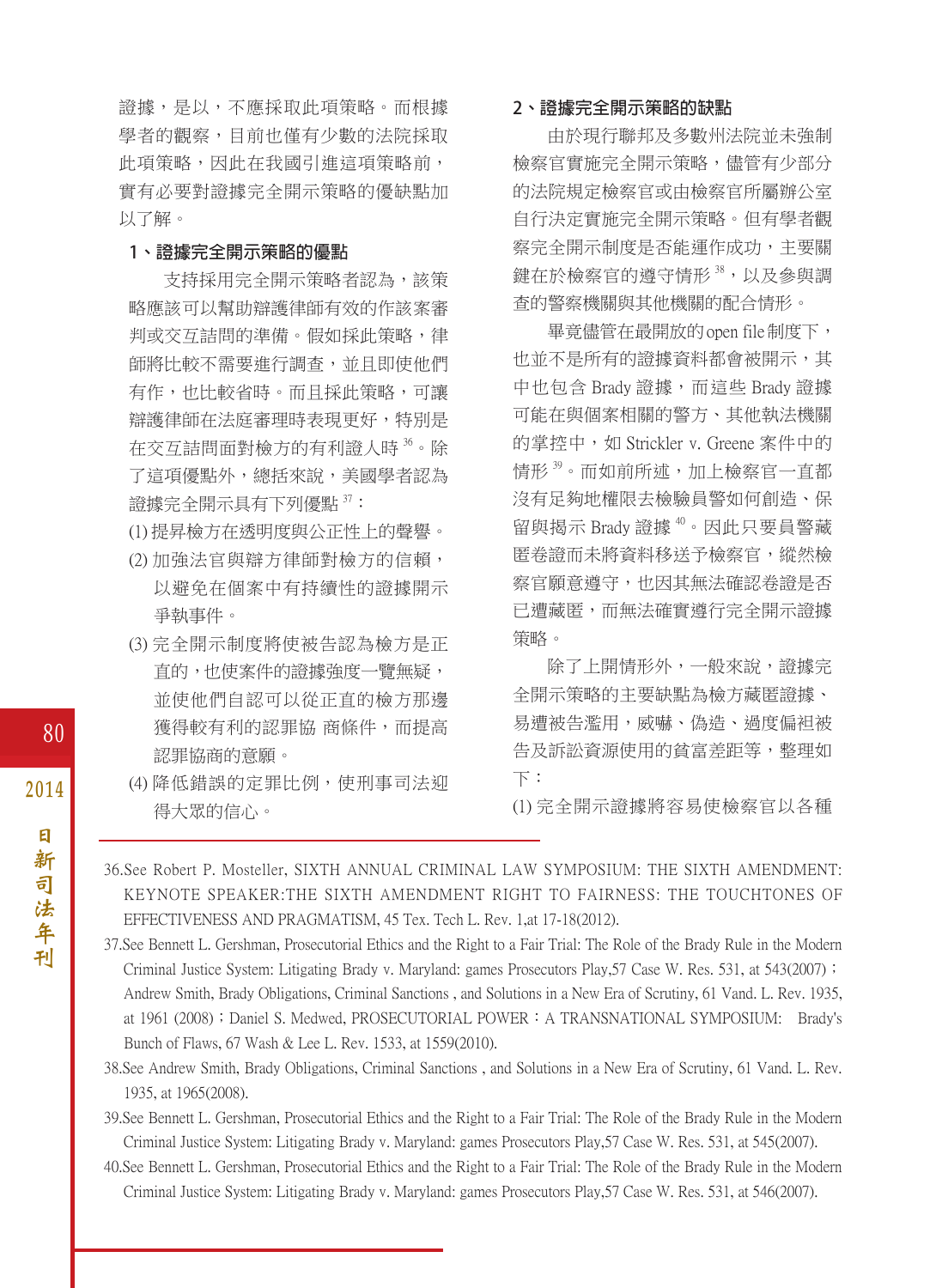理由藏證據 41

在美國,檢察官藏匿證據時所主張 的原因很多,但最有力的正當化理由是 檢察官聲稱該證據是不重要的證據,也 就是不符合 Brady 法則的證據。目前, 已經有許多檢察官聲稱遵守完全開示原 則,卻隱匿對被告有利證據違反 Brady 法則的案例 42。 較常見的藏匿證據情形 如下:

- ①在對辯護律師完全開示證據前,檢察 官將許多屬於 Brady 法則下應開示的 證據均自卷宗內移除。因此有學者認 為完全開示的策略並無法發揮讓檢察 官減少違反 Brady 義務的情形 <sup>43</sup>。
- ②可以透過不做友性證人筆錄的方式來 隱藏證據,等到法庭審理時,再傳喚 該名友性證人到庭作證。
- ③可以讓警方不提供給承辦檢察官證據 等方式隱匿證據,雖然依據聯邦最高 法院的見解,存在於警方的證據也視 同是檢方的。然而因為美國檢察官在 無警方同意下,並無權利去檢閱警方 的卷宗,唯一有權限可以窺探的是法 院,但法官並沒有意願做這件事。假 若警方不願意提供證據給檢方,而且

也沒有記錄曾收集過哪些證據的習 性,或者雖然有記錄,但該記錄也不 會提供給檢方,這些都是證據完全開 示無法順利施行的最大阻力。如 1980 年代芝加哥警方部分,對於證據就有 兩套帳,一套忠實的記錄對被告有利 證據的保留給自己,而另一套沒有那 些記錄的則交給檢方 44。

- (2) 第二點就是,當案件是具有大量卷宗 的白領犯罪案件、公司詐欺案件、稅 務案件等,完全開示證據將使辯護人 無法在『限定的時間』內看完、消化 證據,來為審前做準備 45。如安隆案, 因為檢方採取完全開示證據之策略, 被告律師必須在沒有任何重點提示 下,在一定時間內去翻閱 8 千萬頁的 卷證 46。
- (3) 完全開示將改變刑事訴訟程序原本的 平衡,而過度傾向被告。而且完全開 示將可能遭被告濫用,如威嚇證人或 偽造證據 47。

事實上,根據美國學者的研究,許多 檢察官確實擔憂完全開示制度將使證人安 危受到影響及偽證的情形 48。

(4) 完全開示也可能造成能夠請擁有大量

- 41.See Bennett L. Gershman, Prosecutorial Ethics and the Right to a Fair Trial: The Role of the Brady Rule in the Modern Criminal Justice System: Litigating Brady v. Maryland: games Prosecutors Play,57 Case W. Res. 531, at 547(2007).
- 42.See Daniel S. Medwed, PROSECUTORIAL POWER: A TRANSNATIONAL SYMPOSIUM: Brady's Bunch of Flaws, 67 Wash & Lee L. Rev. 1533, at 1561(2010).
- 43.See Sara Gurwitch, WHEN SELF-POLICING DOES NOT WORK : A PROPOSAL FOR POLICING PROSECUTORS IN THEIR OBLIGATION TO PROVIDE EXCULPATORY EVIDENCE TO THE DEFENSE, 50 Santa Clara L. Rev.303, at 316(2010).
- 44. See Daniel S. Medwed, PROSECUTORIAL POWER: A TRANSNATIONAL SYMPOSIUM: Brady's Bunch of Flaws, 67 Wash & Lee L. Rev. 1533, at 1565(2010).
- 45.See Bennett L. Gershman, Prosecutorial Ethics and the Right to a Fair Trial: The Role of the Brady Rule in the Modern Criminal Justice System: Litigating Brady v. Maryland: games Prosecutors Play,57 Case W. Res. 531, at 548(2007).
- 46.See Daniel S. Medwed, PROSECUTORIAL POWER:A TRANSNATIONAL SYMPOSIUM: Brady's Bunch of Flaws, 67 Wash & Lee L. Rev. 1533, at 1562(2010).
- 47.See Daniel S. Medwed, PROSECUTORIAL POWER: A TRANSNATIONAL SYMPOSIUM: Brady's Bunch of Flaws, 67 Wash & Lee L. Rev. 1533, at 1559(2010).
- 48.See Andrew Smith, Brady Obligations, Criminal Sanctions , and Solutions in a New Era of Scrutiny, 61 Vand. L. Rev. 1935, at 1963(2008).

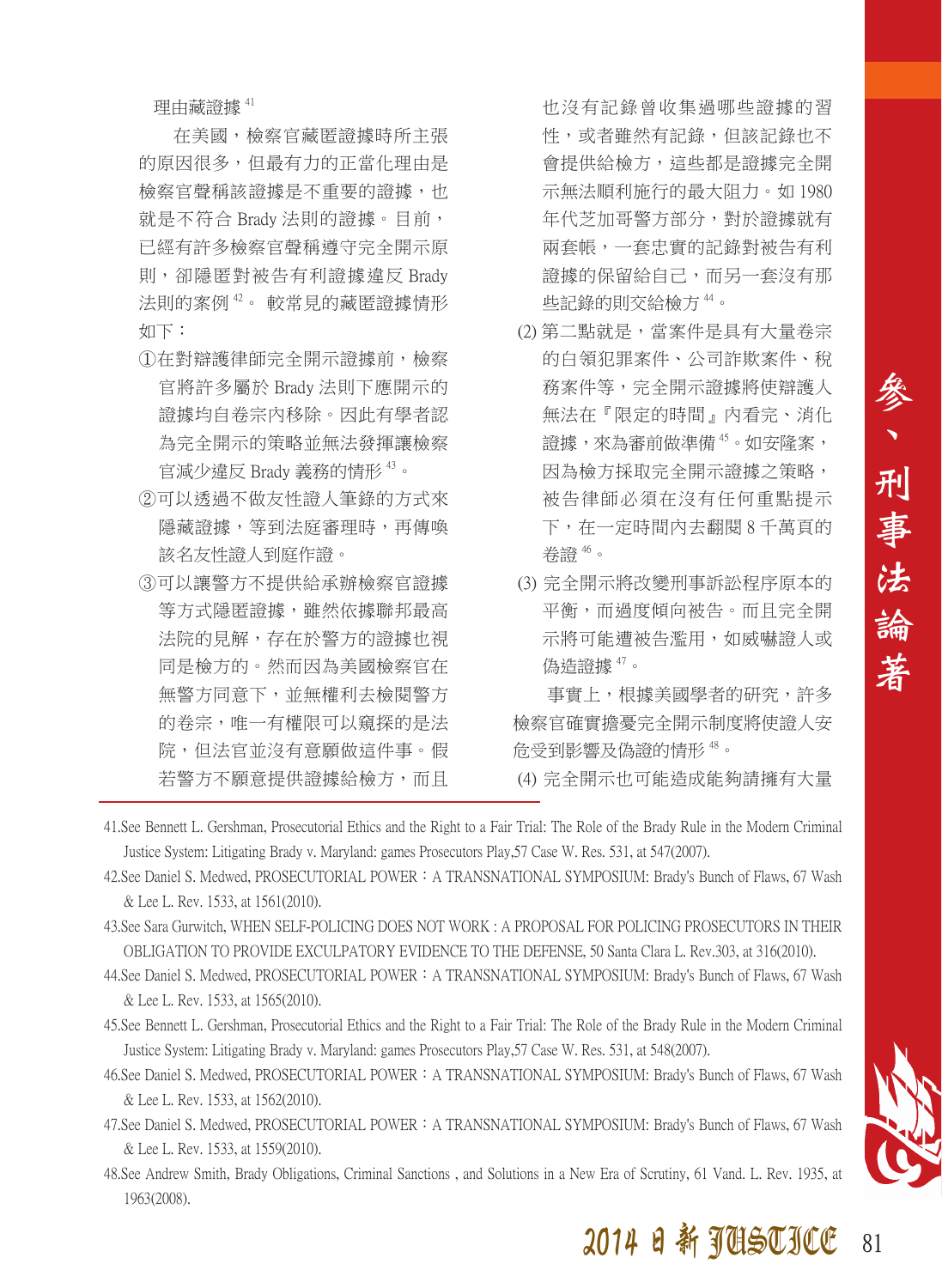資源的優秀律師之被告才能享受此利 益,而呈現在訴訟資源的使用上也有 貧富差距的情形 49。

#### **( 五 ) 違反證據開示義務之法律效果**

在現行聯邦法規下,當檢方違背 Brady 法則或依照 Rule 16 與 Jencks Act 規定之開 示義務時。如果是判決前,那麼法院將通 常擁有裁量權限去決定是否將審判延期或 暫停審判,以利被告有充分的時間可以回 應被隱藏的證據, 依據 Jencks Act (d) 項 $^{50}$ 的規定,當檢方不遵守開示義務時,法院 可以將該被隱藏的證人證述加以排除,除 非在法院審核後,認為需要該被隱藏的證 據才能維護公平正義,法院才可以將那應 該被排除的證據納入審判中。甚至於在極 端的情形下,法院會裁定無效審判。但如 果是判決後發現檢方違背證據開示義務, 那麼當法院發現該被隱藏的證據可能會影 響判決結果時,法院可能會撤銷原先有罪 的判決51。不過,縱然法院撤銷原先有罪的 判決,亦不是使被告獲得當然無罪的結果, 而是僅授予被告獲得依據現有的以及被隱 藏的證據來進行重新審判的權利 52。

至於隱匿證據的檢察官部分,他個人可 能會面臨到被懲處或負擔其他刑事責任的狀 態,甚至於在極端情形會被面臨解除職務 之情形。如 Brady 案件中隱匿證據的檢察官 Michael Nifong 便是一個有名的例子 53。

#### **三、美國實施證據開示制度之搭配措施**

由於公共利益或是證人安危乃係反對證 據開示最主要之理由,但證據開示卻是為充 實被告防禦權,基於憲法正當程序條款而設 立之制度。因此為平衡被告防禦權、正當程 序權利與公共利益及證人安危,允許檢察官 在特定情形下,聲請法院許可暫緩開示特定 證據,應是一項解決方案。美國在證據開示 制度下,為平衡上開兩權益之衝突,也採取 這樣的解決方式。

也就是說,假如檢察官認為該證據或資 訊開示後將使證人面臨危險境地,或是將妨 害其他正進行的其他偵查,那麼他可以申請 預防的命令來防止開示那些資料 54。

另外,除了上開制度外,根據學者的觀 察,有些州法院甚至給予律師要求檢方證人 宣誓證明權限,也許可以減輕這些對於證據 沒有完全記錄的恐懼。部分州允許在刑事訴

- 49.See Robert P. Mosteller, SIXTH ANNUAL CRIMINAL LAW SYMPOSIUM: THE SIXTH AMENDMENT: KEYNOTE SPEAKER:THE SIXTH AMENDMENT RIGHT TO FAIRNESS: THE TOUCHTONES OF EFFECTIVENESS AND PRAGMATISM, 45 Tex. Tech L. Rev. 1,at 18(2012).
- 50.If the United States elects not to comply with an order of the court under subsection (b) or (c)hereof to deliver to the defendant any such statement, or such portion thereof as the court may direct, the court shall strike from the record the testimony of the witness, and the trial shall proceed unless the court in its discretion shall determine that the interests of justice require that a mistrial be declared.
- 51.See Bruce A. green, Defining and Enforcing the Federal Prosecutor's Duty to Disclose Exculpatory Evidence : Thirteenth Annual Georgia symposium on Ethics and Professionalism : A Symposium of the Mercer Law Review : ARTICLE: Federal Criminal Discovery Reform; A Legislative Approach, 64 Mercer L. Rev.639, at 651(2013).
- 52.See Daniel S. Medwed, PROSECUTORIAL POWER:A TRANSNATIONAL SYMPOSIUM: Brady's Bunch of Flaws, 67 Wash & Lee L. Rev. 1533, at 1544(2010).
- 53.See Bruce A. green, Defining and Enforcing the Federal Prosecutor's Duty to Disclose Exculpatory Evidence : Thirteenth Annual Georgia symposium on Ethics and Professionalism : A Symposium of the Mercer Law Review : ARTICLE: Federal Criminal Discovery Reform; A Legislative Approach, 64 Mercer L. Rev.639, at 652(2013).
- 54.See Daniel S. Medwed, PROSECUTORIAL POWER:A TRANSNATIONAL SYMPOSIUM: Brady's Bunch of Flaws, 67 Wash & Lee L. Rev. 1533, at 1565(2010).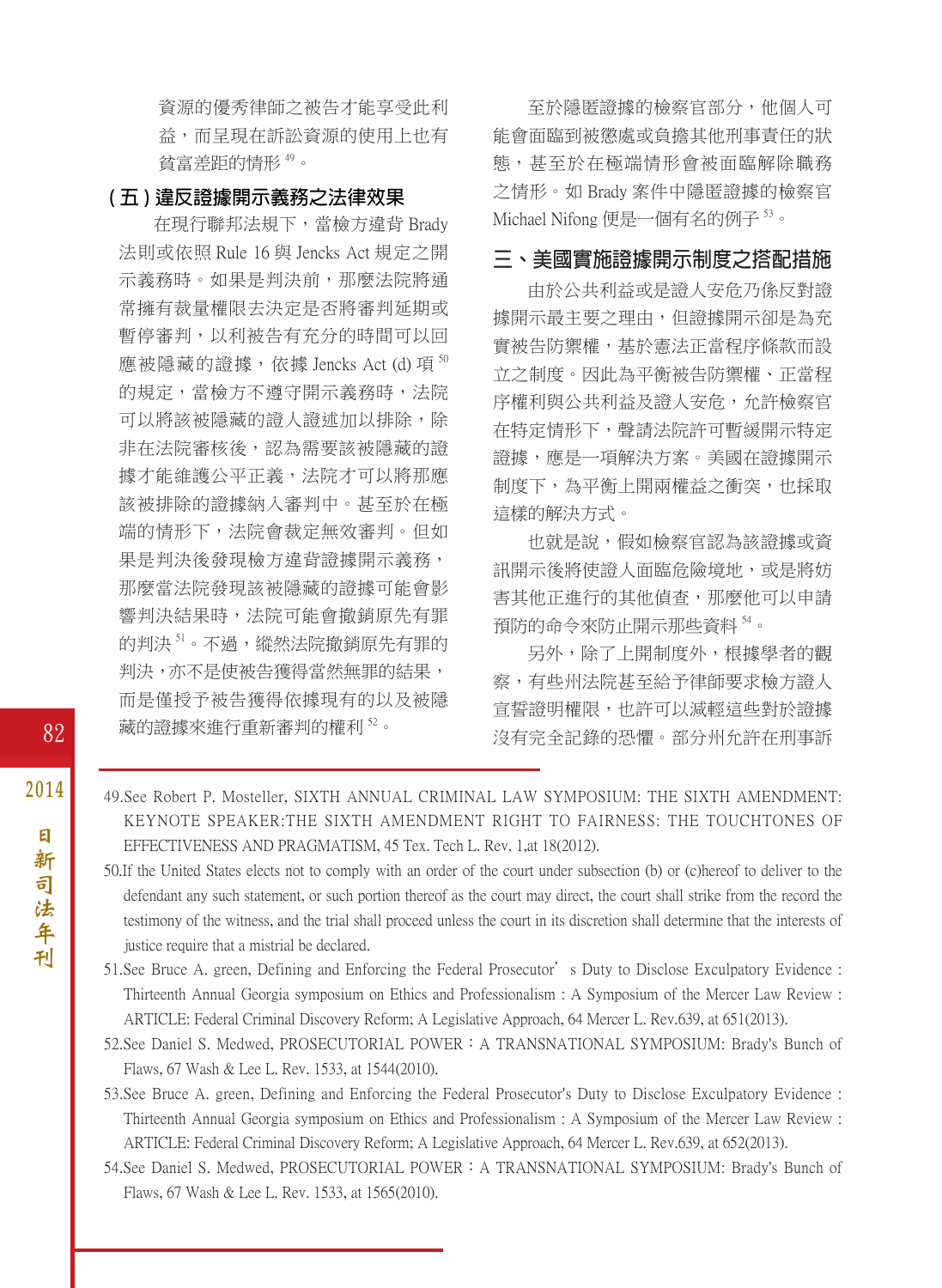訟使用此制度,但部分論者認為這不是好制 度,因為費用昂貴且容易有傷害證人之情 形。

#### **四、證據開示制度之批評及證據開示 制度之改革兼代結論**

#### **( 一 ) 證據開示制度之批評**

對於現有 Brady 法則下的證據開示制 度,主要批評無外乎證據開示的標準過於 模糊,導致檢方容易藏匿證據,而導致證 據開示的美意落空。而這也是學者因而主 張證據完全開示的原因,避免證據開示程 度落入檢方個人決定的範疇。

然而,追究其根本,檢方之所以藏匿 證據的主因,無外乎想確保偵查、起訴的 成果不會遭受到破壞,因此當過度追求對 立下,檢察官往往忽略自己職務的中立角 色,而選擇將是否能將被告定罪視為最重 要的結果。

原本,將訴訟比擬為球賽或樸克牌賽, 或許是因為比擬的方便,但畢竟訴訟與球 賽或牌賽雖均有類似勝負的結果,然而兩 者間本質卻有顯著的不一致。因為刑事訴 訟的主要目,無論是以往我國一向強調的 發現直實,或是折年來較強調的保障人權, 均與球賽或牌賽所追求的單純勝負有顯著 不同。因此當過於強調訴訟的勝負時,將 使得檢察官可能為追求個人的升遷、名聲、 曝光率或將來的政治前途,執意去追求個 案的勝利—將被告定罪,而失去其行使職 權時應有的中立、客觀義務。而在證據開 示制度下,檢察官獲得勝利的有利方式便 是藏匿證據或拖延開示證據,但如此下來 錯誤判決的比率也隨之提昇。畢竟,證據 開示制度的目的是為確保被告擁有一個公 平的審判,但在過度強調勝負下,被告離 正確的審判結果卻有越來越遠的情形。

這樣的情形,在法治先進國家如美國, 也一樣會產生。畢竟沒有制度是完美的, 制度的妥善性很大部分是操縱於運用制度 的人,因此姑不論檢察官藏匿證據的理由 為何,在美國檢察官為追求勝訴,因而藏 匿證據的案件所見不鮮。但遺憾的是,這 些藏匿證據的案件中,最後的結果很多是 沒被上訴法院發現的,而可能造成錯誤判 決結果的情形。如根據一份由美國學者 Bill Moushey 對於匹茲堡 (Pittsburgh)Post- Gazette 所做的 1500 份檢方隱匿有利證據案件的研 究,發現上訴法院僅在一小部分的案件上 發現可廢棄原判決的錯誤。而這些案件通 常是該錯誤很顯著、且檢方隱匿的行為導 致法官沒有別的選擇"。另外,也有一份係 針對 2004 年涉及 Brady 法則違反的案件所 做的研究,研究結果發現在那些案件中, 僅有少於 12% 的案件獲得逆轉的判決。

就因為這樣,有學者開始呼籲加強檢 察官的中立性,畢竟,檢察官的職責並不 是將被告定罪,而是確保司法正義有被實 現<sup>56</sup>。如美國學者 Rachel Barkow 就指出, 現今的檢察官本質上就是許多被告案件的 基本裁決者。這個實質上的角色必須承認 是與其他調查機構所擁有的功能是不相同 的,因此檢察官功能應該與審判強調對立 不一樣,而應被更中立的執行57。

- 55.See Daniel S. Medwed, PROSECUTORIAL POWER: A TRANSNATIONAL SYMPOSIUM: Brady's Bunch of Flaws, 67 Wash & Lee L. Rev. 1533, at 1543(2010).
- 56.See Andrew Smith, Brady Obligations, Criminal Sanctions , and Solutions in a New Era of Scrutiny, 61 Vand. L. Rev. 1935, at 1938(2008).
- 57.See Robert P. Mosteller, SIXTH ANNUAL CRIMINAL LAW SYMPOSIUM: THE SIXTH AMENDMENT: KEYNOTE SPEAKER:THE SIXTH AMENDMENT RIGHT TO FAIRNESS: THE TOUCHTONES OF EFFECTIVENESS AND PRAGMATISM, 45 Tex. Tech L. Rev. 1,at 18(2012).